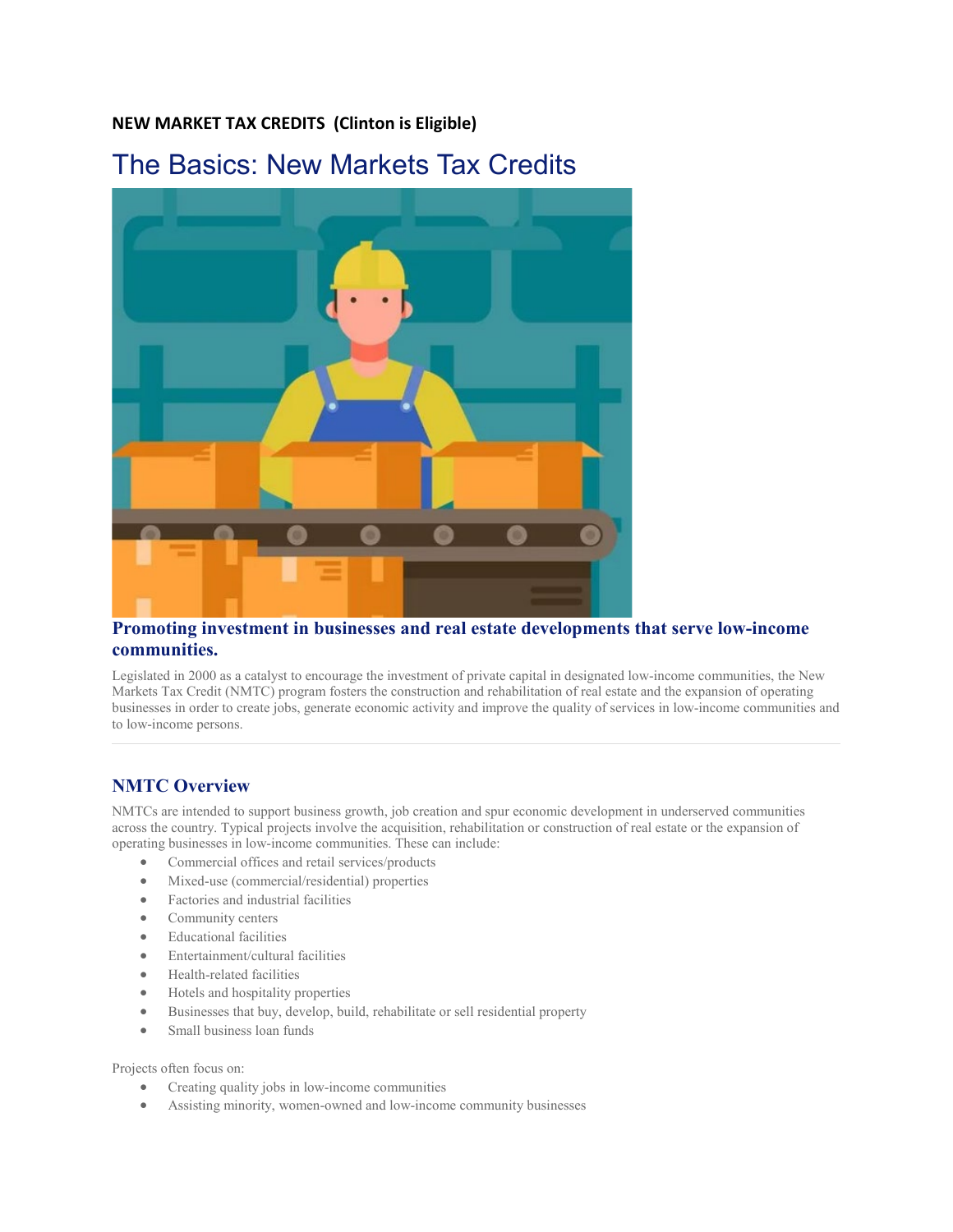- Offering flexible lease rates to tenant businesses
- Providing goods and services and housing options in low-income communities
- Improving access to healthy and affordable food options
- Increasing environmental sustainability
- Pioneering developments that will catalyze additional private investments in the community

In order to finance underlying businesses and developments, USBCDC partners with certified Community Development Entities (CDEs), which are organizations that have primary missions of providing investment capital for, and other financial services to, qualified businesses in the low-income communities that the CDE serves. CDEs apply to the Community Development Financial Institutions Fund (CDFI Fund), a division of the U.S. Department of the Treasury, in a competitive application process for NMTC Allocation Authority. This Authority allows successful CDEs to raise investment capital from USBCDC and other private investors in exchange for the rights to claim tax credits over a seven year compliance period (5 percent of the aggregate qualified investment for three years and 6 percent for the remaining four years). Capital raised by the CDEs is then used to provide belowmarket financing to qualified businesses in low-income communities.

NMTCs can be combined with Historic Tax Credits (HTCs) and Renewable Energy Tax Credits (RETCs). NMTC financing may not be combined with Low-Income Housing Tax Credits (LIHTCs).

## **NMTC Qualification Criteria**

To be eligible for NMTC financing, businesses being financed must, at a minimum, be located in designated low-income communities, defined by U.S. Census data as census tracts with a poverty rate of at least 20 percent or with median family incomes that do not exceed 80 percent of area median income, qualifying such businesses as Qualified Active Low Income Community Businesses (QALICBs).

QALICBs must meet the following criteria and remain qualified throughout the seven year programmatic compliance period:

- At least 50 percent of the QALICB's revenue must be derived from activity performed at the subject location
- At least 40 percent of the QALICB's tangible property must be located within the low-income community
- At least 40 percent of the QALICB's employees' services are performed within a low-income community
- Income from rental of residential real estate may not account for more than 80 percent of revenue for the QALICB

Additionally, specific "targeted populations," which include individuals or an identifiable group of individuals who are lowincome persons or otherwise lack adequate access to loans or equity investments, may also be eligible for NMTC financing. For more information on using targeted populations criteria for NMTC eligibility, contact your USBCDC business development representative.

#### **NMTC Higher Distress Criteria**

The following information is used to determine if a qualifying census tract is particularly economically distressed or otherwise underserved and is a designated area of "higher distress." During the application process for NMTC Allocation Authority, CDEs may elect to focus future NMTC activity in all or some of these designated areas of higher distress. It is important to note that the indicia of higher distress have changed with allocation rounds. For more information on determining if a business is located in an area of higher distress, contact your USBCDC business development representative.

In the latest round of NMTC awards, the CDFI Fund pinpointed the following three indicia of higher distress that could satisfy the determination on their own:

- Severe distress: Poverty rate greater than 30 percent; median family income not exceeding 60 percent of statewide median; or unemployment rates at least 1.5 times the national average
- Targeted populations as permitted by the Internal Revenue Service and related CDFI Fund guidance to the extent that businesses are 60 percent owned by low-income persons, at least 60 percent of employees are low-income persons, or at least 60 percent of customers are low-income persons
- Qualified non-metropolitan counties

Additional indicia require at least two of the following indicia of higher distress to satisfy the determination:

- Poverty rate greater than 25 percent; median family income not exceeding 70 percent; or unemployment rates at least 1.25 times the national average
- Federally designated Empowerment Zone, Enterprise Community or Renewal Community
- SBA designated HUB Zone, when NMTC financing will support businesses that obtain HUB Zone certification by the SBA
- Brownfield sites as defined under 42 U.S.C. 9601 (39)
- Area encompassed by a HOPE VI redevelopment plan